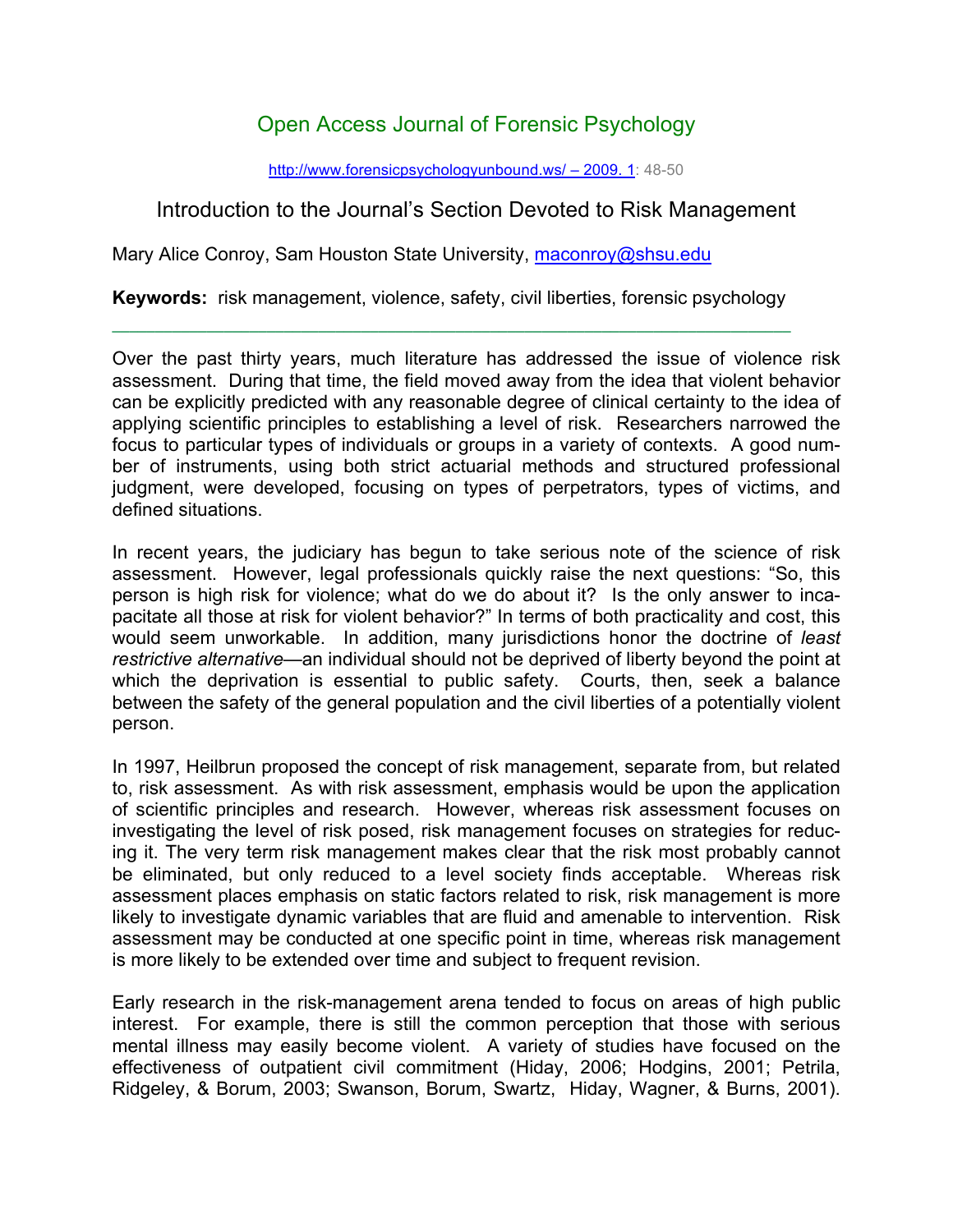Winick and Kress (2003) edited a special journal issue discussing the advantages and disadvantages of various models. Others have addressed the effectiveness of specific psychotropic medications to reduce violent behavior (Krakowski, Czbor, Citrome, Bank, & Cooper, 2006).

Another group garnering much public concern is sexual offenders. Various models to reduce this type of recidivism have been proposed and critiqued (Conroy, 2006). Treatment approaches to risk management have been evaluated with mixed results (Hall, 1995; Hanson, Broom, & Stephenson, 2004; Hanson et al., 2002; Marques, Wiederanders, Day, Nelson, & van Ommeren, 2005). English, Pullen and Jones (1996) proposed what has become known as the "containment model," but little research has been done to establish its efficacy.

These are but a few examples, as forensic psychologists are apt to need to address risk management in many other contexts. Increased interest has arisen into how to best manage violent juveniles. Courts and agencies are concerned about how to prevent future child abuse when termination of parental rights is not an appropriate avenue. Highly publicized campus violence has left schools scrambling for viable methods to manage risk. Industrial organizations are looking for guidance in formulating plans to prevent violence among employees. State correctional systems are being stretched to the point of needing to reduce prison populations. How can this be done while minimizing risk to the public? Should this be done differently if the offender is female? What if the offender is young? What if the offender is coming from a lower SES environment? What if the offender is being released to a semi-structured environment of some kind?

More research into the many facets of risk management is clearly needed. This may take on a variety of forms, including (but not limited to) empirical data collection, program evaluation, case studies, review of extant models, review of public policy or case law, as well as further theoretical development. This section of the journal will collect a variety of articles that address risk management from various perspectives. It is hoped that, as the section grows, it will inspire additional researchers and investigators to come forward.

## References

- Conroy, M. A. (2006). Risk management of sexual offenders: A model for community intervention. *Journal of Psychiatry and Law*, *34*, 5-23.
- English, K., Pullen, S., & Jones, L. (Eds.). (1996). *Managing adult sexual offenders: A containment approach*. Lexington, KY: American Probation and Parole Association.
- Hall, G. C. N. (1995). Sexual offender recidivism revisited: A meta-analysis of recent treatment studies. *Journal of Consulting and Clinical Psychology*, *63*, 802-809.

Hanson, R. K., Broom, I., & Stephenson, M. (2004). Evaluating community sex offender